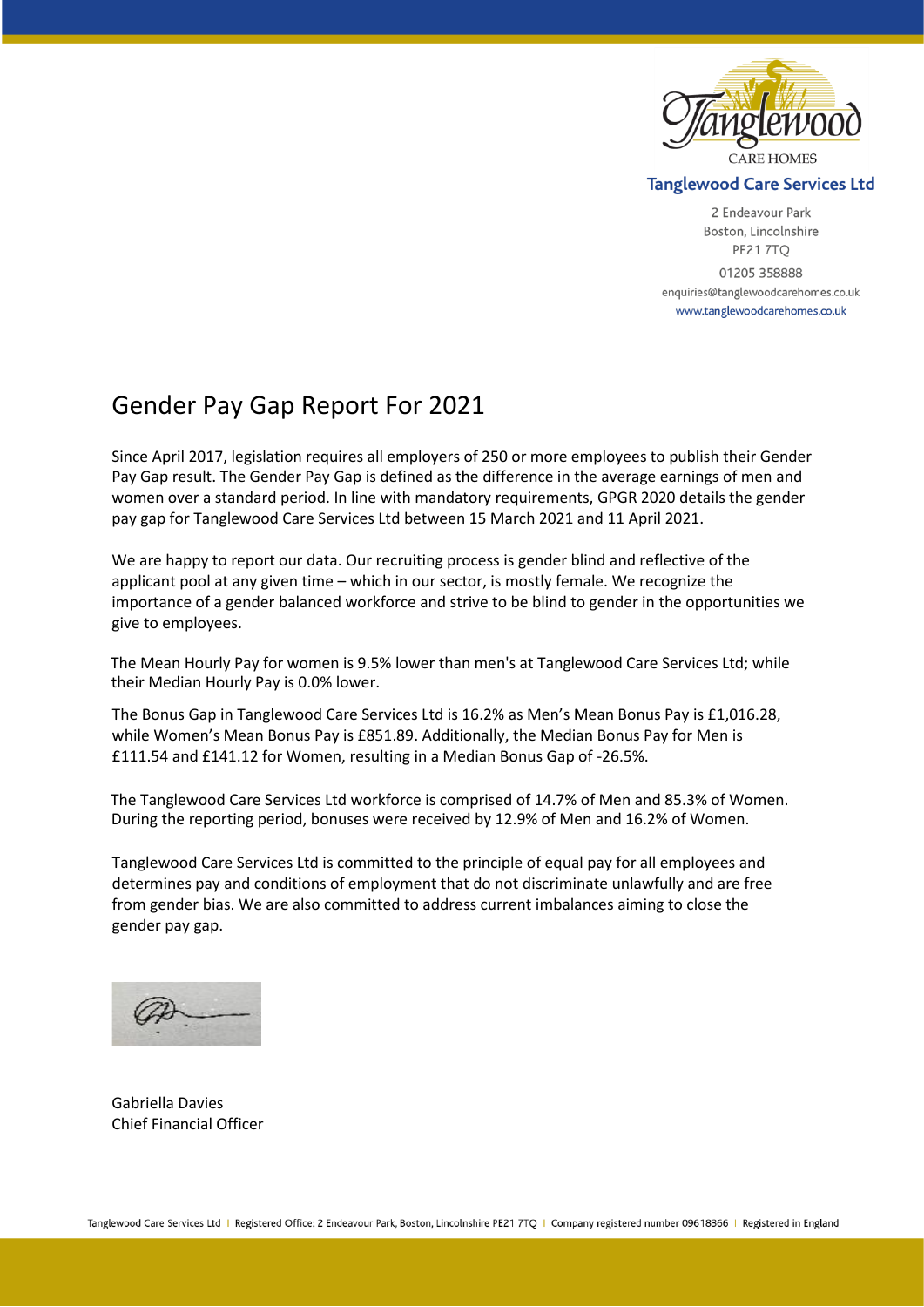

## **Tanglewood Care Services Ltd**

2 Endeavour Park Boston, Lincolnshire PE217TQ 01205 358888 enquiries@tanglewoodcarehomes.co.uk www.tanglewoodcarehomes.co.uk

## Summary of Data For 2021

| Number of relevant employees at<br><b>Tanglewood Care Services Ltd</b>             | 579                 |
|------------------------------------------------------------------------------------|---------------------|
| Proportion of male and female<br>employees (M % / F %)                             | $14.7\%$ /<br>85.3% |
| Mean hourly pay difference between<br>male and female employee (%)                 | 9.5%                |
| Median hourly pay difference<br>between male and female employees<br>(%)           | 0.0%                |
| Proportion of male and female<br>employees in lower pay band (M % / F<br>%)        | 21.9% /<br>78.1%    |
| Proportion of male and female<br>employees in lower middle pay band<br>(M % / F %) | $12.6\% /$<br>87.4% |
| Proportion of male and female<br>employees in upper middle pay band<br>(M % / F %) | $15.6\% /$<br>84.4% |
| Proportion of male and female<br>employees in upper pay band (M % / F<br>%)        | 15.8%/<br>84.2%     |

Tanglewood Care Services Ltd | Registered Office: 2 Endeavour Park, Boston, Lincolnshire PE21 7TQ | Company registered number 09618366 | Registered in England